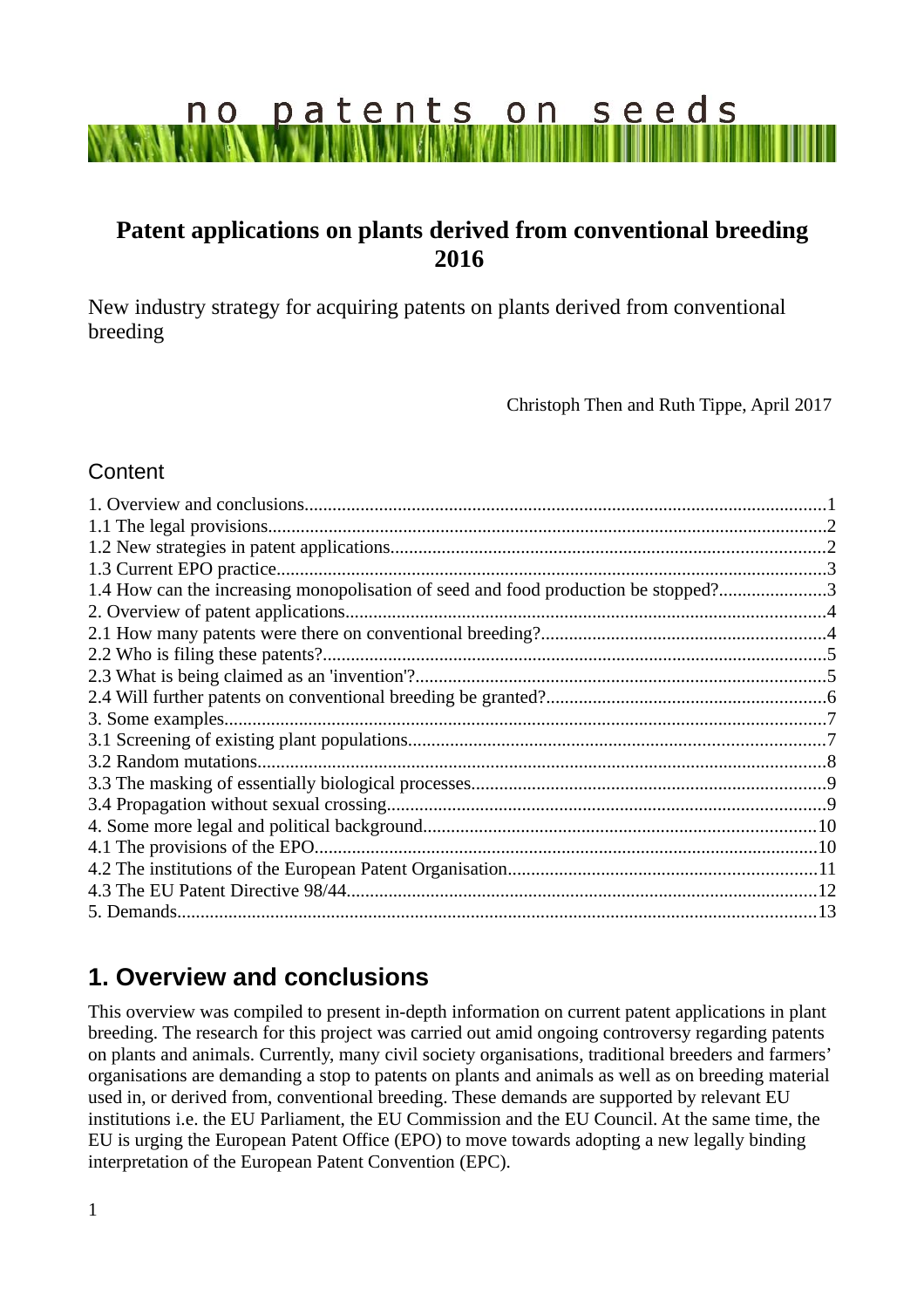# <span id="page-1-1"></span>**1.1 The legal provisions**

The most relevant legal provision in this context is Article 53(b) of the EU Patent Convention (EPC), which excludes patents on:

*"essentially biological processes for the production of plants or animals."* 

How can "essentially biological" breeding be defined and what has to be excluded in order to have a meaningful and effective prohibition that provides sufficient clarity and certainty? At present, the EU is demanding that inventions concerning genetically engineered plants can still be patented in future. However, methods used in conventional plant breeding need to be excluded.

In 2010, the European Patent Office (EPO) defined the "essentially biological" breeding of plants and animals as "*crossing (…) and of subsequently selecting plants".* Consequently, such processes cannot be granted under Article 53(b) of the European Patent Convention (EPC)*.* 

From the perspective of patent law, this definition is very narrow. For example, selection without crossing (such as screening for specific genetic conditions) or propagation without sexual crossing (such as selfing) are not excluded.

Quite recently, the institutions of the EU made it clear that they considered that not only the processes, but also the plants and animals derived from essentially biological processes were nonpatentable. At present, the EU is urging the European Patent Office (EPO) to adopt a new legally binding interpretation of the European Patent Convention (EPC) to exclude from patentability not only processes for breeding, but also plants and animals derived from conventional breeding. Many observers expect a decision to be taken in 2017. Thus, it is essential to find a political solution that provides sufficient legal clarity and certainty within the coming weeks and months.

# <span id="page-1-0"></span>**1.2 New strategies in patent applications**

In previous years, patents on conventional breeding, including the precedent cases of broccoli and tomatoes, were mostly based on the process of sexual crossing and selection. But as this research shows, there has been a change in the strategy of how these patent applications are worded: Crossing of plants is no longer claimed as decisive a starting point for breeding in the patent applications.

Technology in conventional breeding has not changed since 2010, and crossing and selection are still the basis of plant breeding in this area. However, these steps have mostly disappeared from the wording of the most recent patent applications. This is an important finding since the processes of crossing and selection are currently highly relevant for the EPO definition of what is excluded under Article 53(b) and they cannot be patented as "essentially biological". But, as this research shows, it is quite easy for industry to escape this definition by wording their applications in a different way.

At the present time, companies and their patent attorneys are following a simple, twofold strategy in their patent applications:

(1) The first step is to direct the claim to the selection of genetic variations or other breeding characteristics, without referring to any crossing. In some cases, the genetic information is additionally claimed as being "isolated" to render it patentable and give the overall process a technical profile.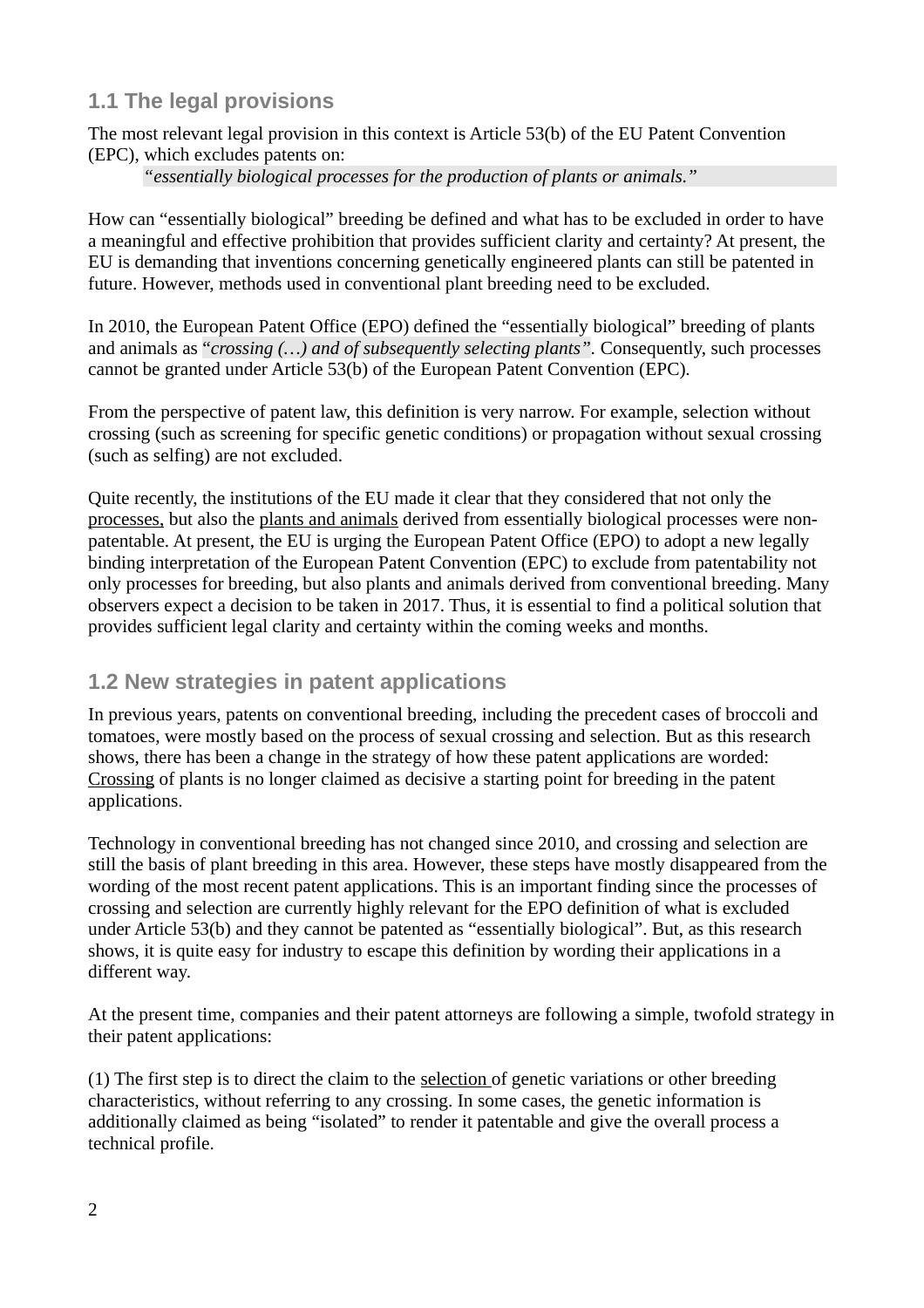(2) The second step is to describe the way in which the genetic variations traits or other breeding characteristics are used in the plant breeding process - using complex terminology to insinuate a technical approach. For example, by using the term "introgression" - this simply means that a genetic trait was moved into the genome of another plant. This term could be used to describe what happens in a wide range of breeding processes, such as crossing and selection, random mutagenesis, genome editing or transgenesis.

Using this twofold strategy, the patent, if granted, would cover all plants and subsequent generations and products that inherit or show the characteristics as described, regardless of which breeding process they were obtained from – even if derived from essentially biological processes.

# <span id="page-2-1"></span>**1.3 Current EPO practice**

Analyses of current EPO examination practice in this report show that the strategies to escape the prohibitions in Article 53(b) are not only being accepted but are being actively promoted by the EPO: The EPO even advises the companies on how to change the wording of their claims (see below).

The patents granted to Carlsberg and Heineken exemplify the new types of patents being granted by the EPO. In 2006, Carlsberg and Heineken received two patents on barley that inherits random mutations. They were subsequently granted a third patent which covered the further crossing of the barley plants. The patents cover the barley, the process and the derivative beverages. The reason given for granting these patents is that the random mutations were not derived from crossing and selection. In 2016, up to 60 percent of patents granted on conventional breeding by the EPO were based on random mutations.

Therefore, it is hardly surprising that the most recent patent applications follow this legal EPO practice. A great many patent applications similar to those granted to Carlsberg and Heineken were filed in 2016, some of them were based on random mutations and some were based on existing genetic variants. For example, patents such as those granted on barley have now been filed on wheat and derivative food. Other patent applications filed in 2016 were for tomatoes, peppers and lettuce. All the claims in these applications are worded in a similar way.

## <span id="page-2-0"></span>**1.4 How can the increasing monopolisation of seed and food production be stopped?**

The logic behind these patents is to monopolise plant breeding and food production. In many cases, there are several ways of developing plants with desired traits. Therefore, companies are attempting to acquire broad-based patents that cover all relevant processes, regardless of whether they are essentially biological or not. One key strategy is to patent genetic or phenotypical characteristics (called traits) that can be transferred to many other varieties. A single patent on a trait, such as resistance to plant pests, can be extended to hundreds of varieties. Finally, the patents not only cover the seeds but also the plants, the harvest and processed foods.

Political decision-makers need to take action to defend the interests of the general public, traditional breeders, farmers, food producers and consumers.

As yet, none of these interests are represented at the EPO.

Conversely, the EPO has strong vested interests in granting such patents since its budget is entirely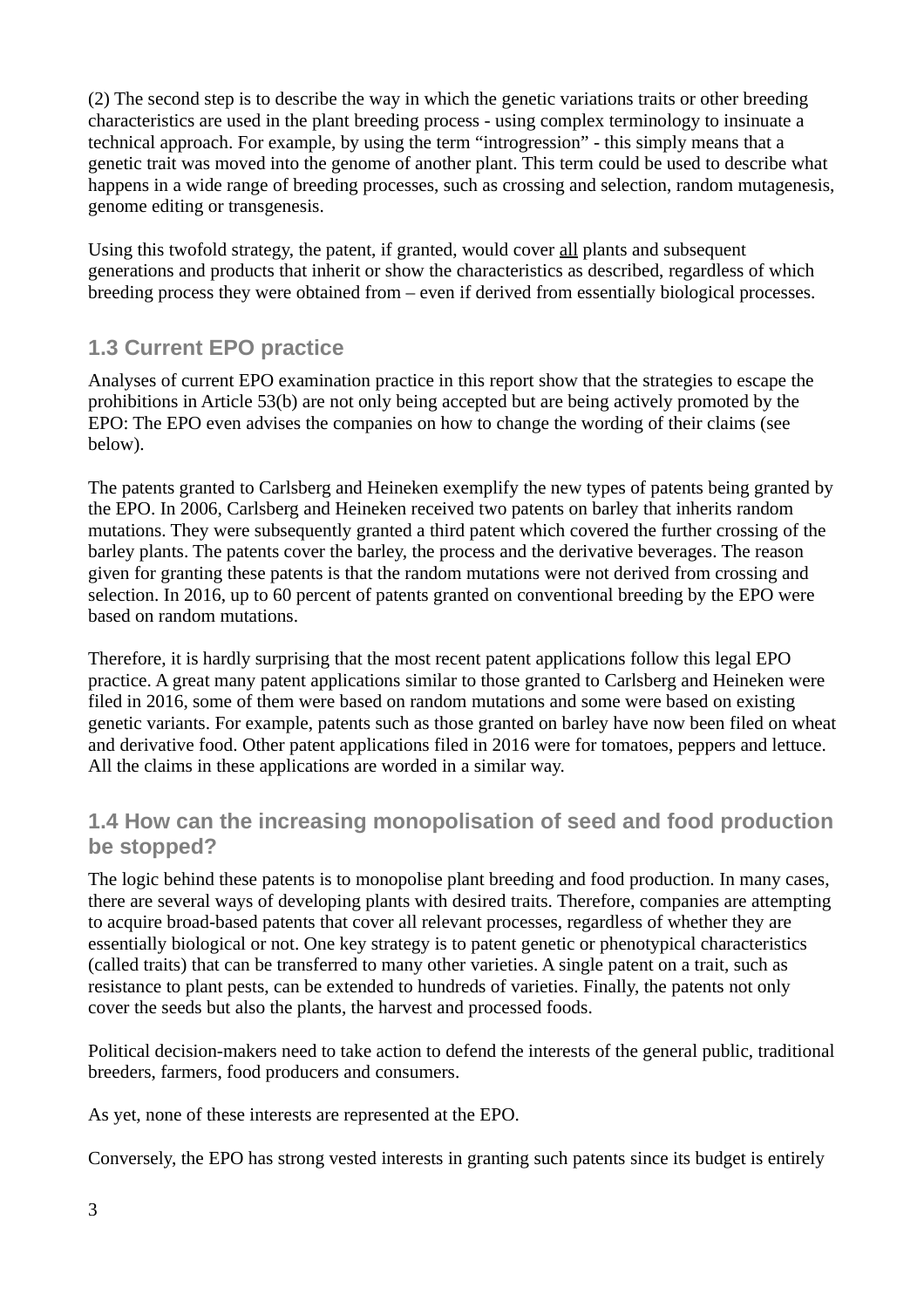based on fees paid by patent applicants. Furthermore, it should not be overlooked that both the patent attorney lobby group, the Institute of Professional Representatives at the European Patent Office (epi), and the lobby group for companies (BUSINESSEUROPE) are represented as permanent observers in the executive bodies of the EPO.

Now, however, the EU governments can act jointly to achieve adequate solutions since they have a majority amongst the 38 contracting states of the EPC represented in the Administrative Council of the EPO. If a two third majority countries is achieved, the rules of interpretation of the EPC ("Implementing Regulations") can be changed via the Administrative Council.

To make the prohibitions of Article 53(b) effective, governments need to insist on the following rules of interpretation:

- All methods used in conventional plant breeding, such as selecting processes and use of random mutations, must be excluded.
- All plants and animals, as well as breeding material and genetic conditions used in, or derived from, conventional breeding have to be excluded.
- The scope of patents granted on methods of genetic engineering has to be restricted in a way that avoids any overlap with the prohibitions in Article 53(b).

*No Patents on Seeds!* has drawn up a draft text that can be used as a guideline on how effective rules for interpretation can be integrated into the Implementing Regulations of the EPC.

# <span id="page-3-1"></span>**2. Overview of patent applications**

This overview is based on research carried out into patent applications filed mostly at the World Intellectual Property Organisation (WIPO) from January to December 2016. The research is based on searches of the relevant databases with relevant International Classifications, the names of companies and on the analysis of the content of several hundred patent applications.

# <span id="page-3-0"></span>**2.1 How many patents were there on conventional breeding?**

The research showed that there were around 60 patent applications on conventional breeding. . Around a further 50 patents were filed for a combination of conventional breeding and methods of genetic engineering. In addition, around 230 patent applications were found on genetic engineering only (such as using processes to insert nucleic acids or methods of genome editing). Therefore, around 30 percent of all patent applications on plants concern conventional breeding (see Figure 1).

**Figure 1: Patents on (a) wholly or (b) partially conventional plant breeding and (c) patents solely on genetic engineering (overall number of patent applications: 340).**

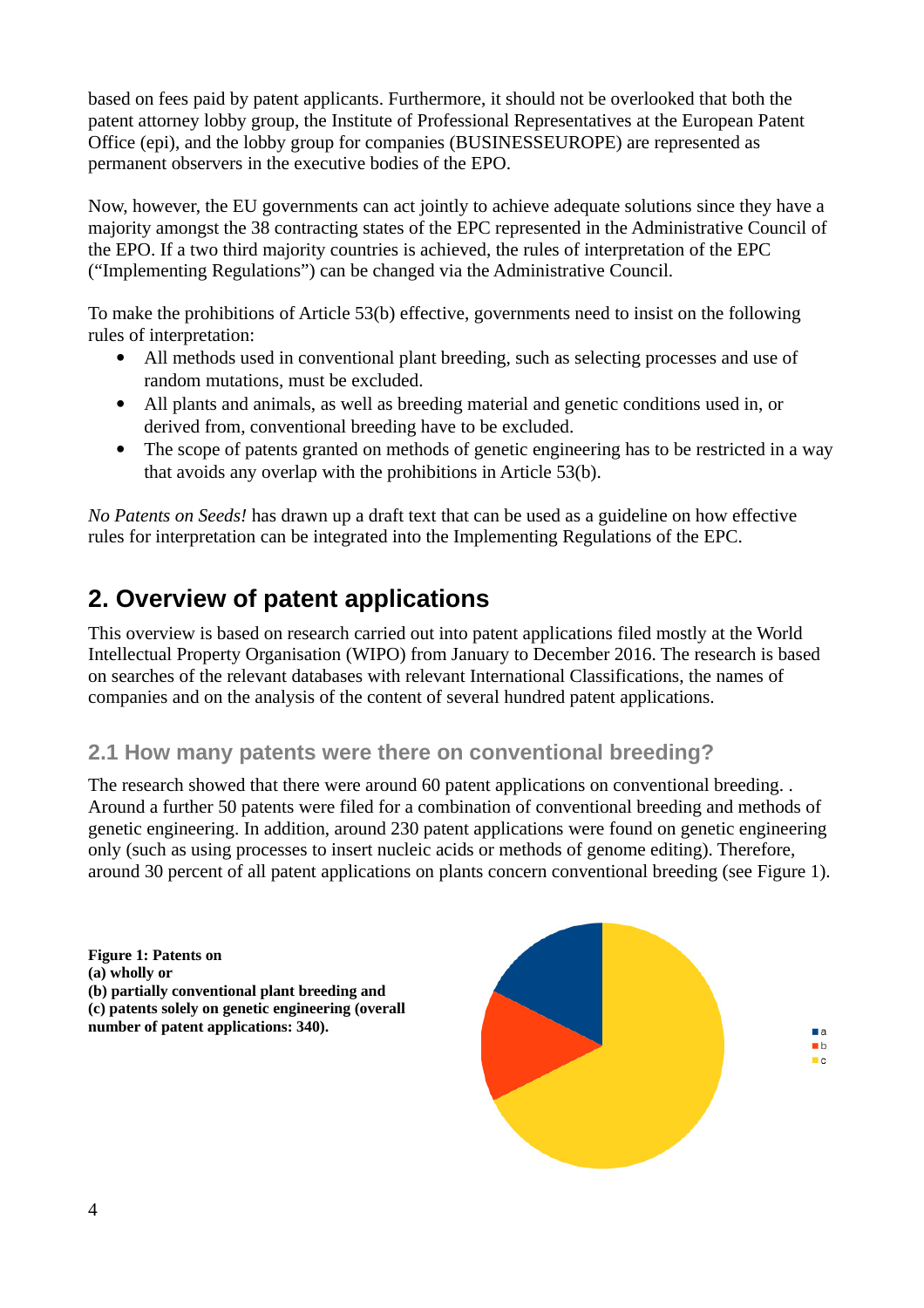## <span id="page-4-1"></span>**2.2 Who is filing these patents?**

The patent applications are being filed by both large and small companies as well as universities. The companies who filed the most patent applications in this area were Dupont, Monsanto, Dow, Bayer and Syngenta (see Figure 2).



<span id="page-4-0"></span>**2.3 What is being claimed as an 'invention'?** 

Some of the plants species specifically named in the patent applications are maize and tomatoes



(see Figure 3). However, many patent applications are not refined to a particular species. **Figure 3: Some of the most frequently named species in the patent applications (overall number of patent applications: 340)**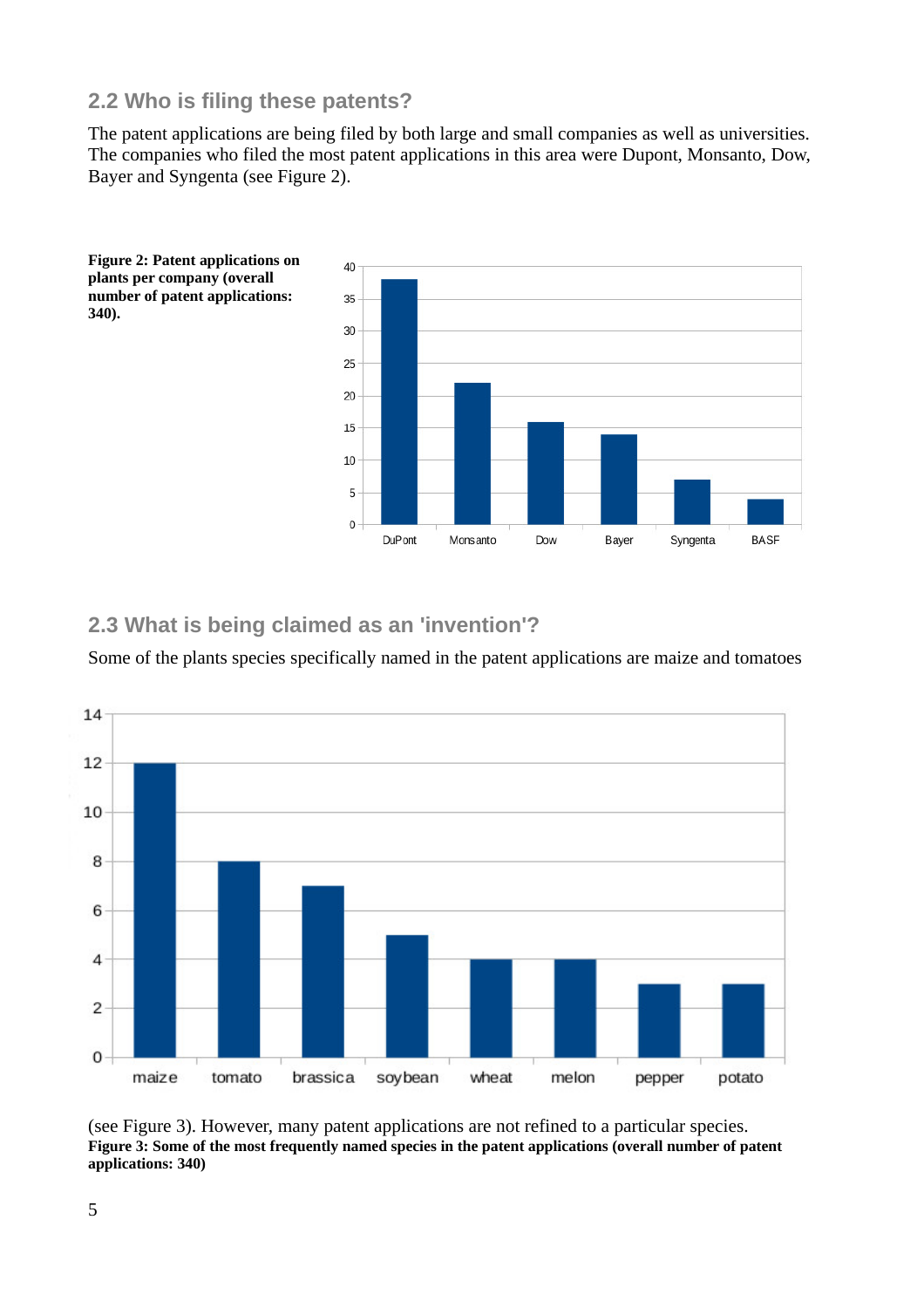Many patents not only cover the seeds but also the plants, the harvest and food derived thereof. For example, the patents claim vegetables such as tomatoes, lettuce, cucumber and fruits, such as melons. Processed products such as oil, vegetable or milled wheat are also amongst the 'inventions' being claimed. As a result, these patents will not only affect breeders and farmers, but also food producers and consumers (see examples below).

# <span id="page-5-1"></span>**2.4 Will further patents on conventional breeding be granted?**

Special investigations were carried out to analyse the wording and the content of patent applications in the field of conventional breeding; patent applications targeting plants and not only processes were analysed in more detail. In most of these applications, the claims are worded in a specific way to escape the prohibitions in Article 53(b):

- The claims are mostly based on a description of desired genetic elements, no matter how they were introduced into the plants.
- Some patents also claim phenotypical plant characteristics (such as colour or size of the fruits).
- Crossing and subsequent selection are not mentioned as the decisive starting point of the 'invention'; more general terms such as "introgression" are used instead.
- In many patents there is intended confusion about the method that was used, or which is the most preferable method to introduce the traits into the plants that are needed for cultivation. The goal is to give the impression of a higher technical profile than actually needed to produce relevant plants.
- The scope of the patents is not restricted to specific techniques but concerns all plants and breeding material with the characteristics as claimed.

As current case law at the EPO shows, these patterns in the wording of the patents are not driven by technology or processes, but mostly by legal reasoning aiming to avoid the prohibitions in Article 53(b). The way in which the EPO currently deals with patent applications can be clearly seen by looking at the patents granted to Carlsberg and Heineken EP2384110, EP2373154 and EP2575433 (on barley derived random mutations and further crossings), or by looking into EPO examination reports of pending cases, such as EP 2134870 (selection of soybeans) or EP 2571347 (cucumber derived from random mutagenesis).

Consequently, the provisions of Article 53(b), EPC will not be effective in the assessment of these patent applications.

# <span id="page-5-0"></span>**3. Some examples**

This section contains some examples of typical patent applications on conventional breeding. In previous years, a great many applications were filed, such as those on broccoli (EP1069819) and tomatoes (EP1211926), with descriptions based on crossing and selection - but this is hardly the case anymore. Instead, in most cases, the patent applications start with the selection of the plants with the desired genetic traits and / or breeding characteristics and then simply claim the relevant plants, the seeds, and the harvest.

In most cases the patent claims now are directed to:

• The selection of desired genetic traits found in nature or stemming from random mutations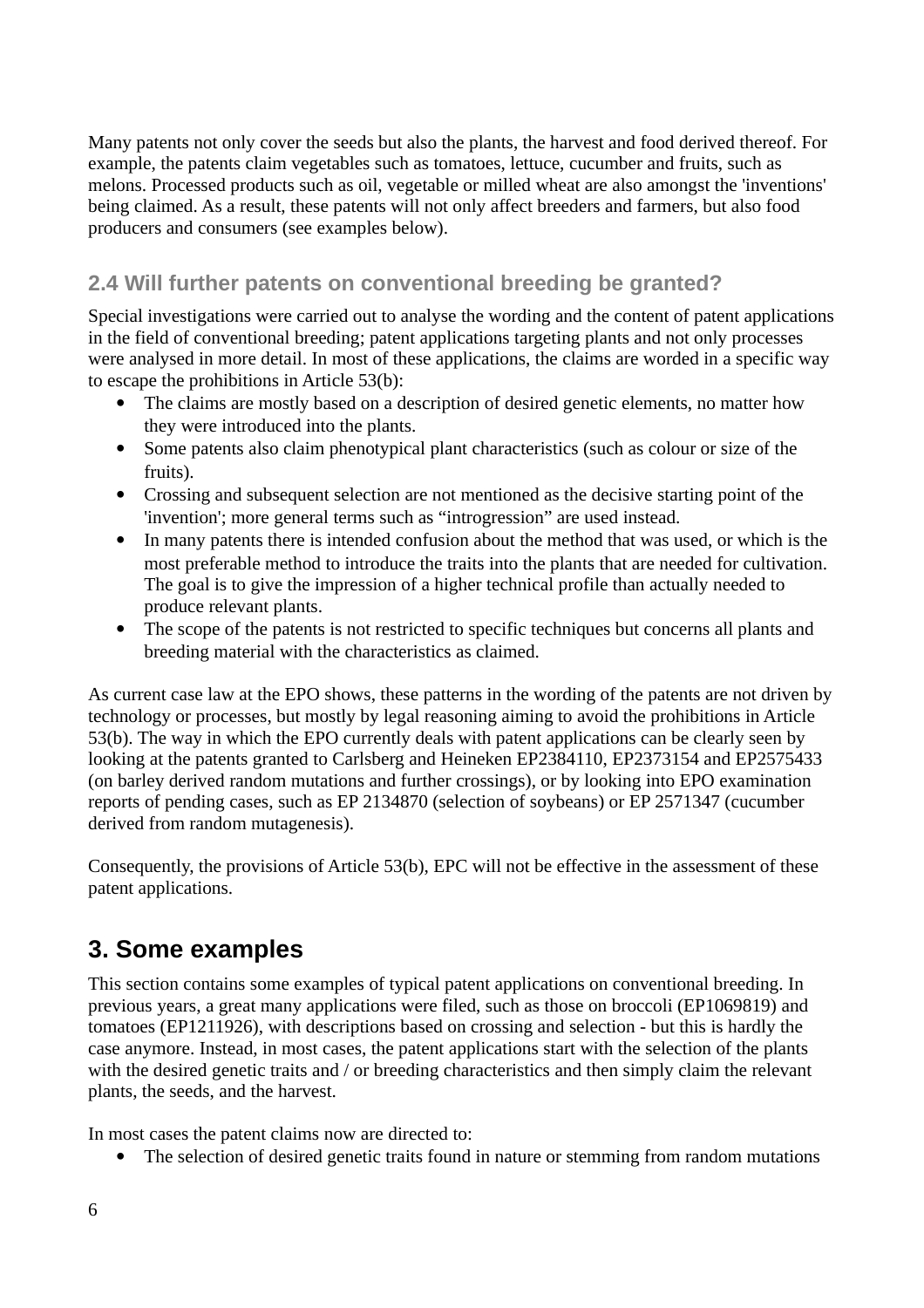- Plant characteristics such as the quality of fruits or grains or resistance to pests
- All plants inheriting inhering these traits.
- All relevant food products, such as fruits, processed meal or oil.

To provide an overview, the examples were grouped into the following categories, with several of the patents overlapping with more than one category:

- Screening of genetic variations in existing plant populations (domesticated and/ or wild populations)
- Usage of random mutations
- Masking essentially biological processes
- Propagation without sexual crossing

## <span id="page-6-1"></span>**3.1 Screening of existing plant populations**

The example given in this category is a patent application filed on oilseed rape bred to reduce losses of kernels during harvest.

**Application Number:** WO2016011146 **Species:** oilseed rape **Company:** DuPont/ Pioneer **Title:** QTLs associated with and methods for identifying shatter resistance in canola

#### **Content:**

The background of the patent are losses in the harvest of oilseed rape. During the process of harvesting, the plants can spontaneously drop their seeds / kernels needed for oil production. This effect is known as pod shatter. Pioneer screened several populations to identify genetic traits in the plants that can reduce pod shatter.

Pioneer is claiming these genetic traits as their invention. Further, all plants inheriting the described genetic traits as well as their offspring are claimed as inventions. Pioneer claims they isolated and synthesized the relevant genetic information and that the DNA might be used in methods of genetic engineering. In effect, if the patent were to be granted it would cover all plants and subsequent generations and products that inherit or show the traits as described, including if they were derived from essentially biological processes.

#### **Similar patent applications:**

- Dupont/Pioneer on maize (WO2016003577) and soybeans (WO2016057459),
- DowAgroSciences on maize (WO2016064597), oilseed rape (WO2016100883) and soybean (WO2016196787),
- Monsanto on oilseed rape (WO2016176358) and maize (WO2016176286),

## <span id="page-6-0"></span>**3.2 Random mutations**

The example given in this category is a patent application filed on wheat with a genetic trait to prolong the shelf life of the derivative food products.

**Application Number:** WO2016205644 **Species:** Wheat **Company:** Arcadia Biosciences, US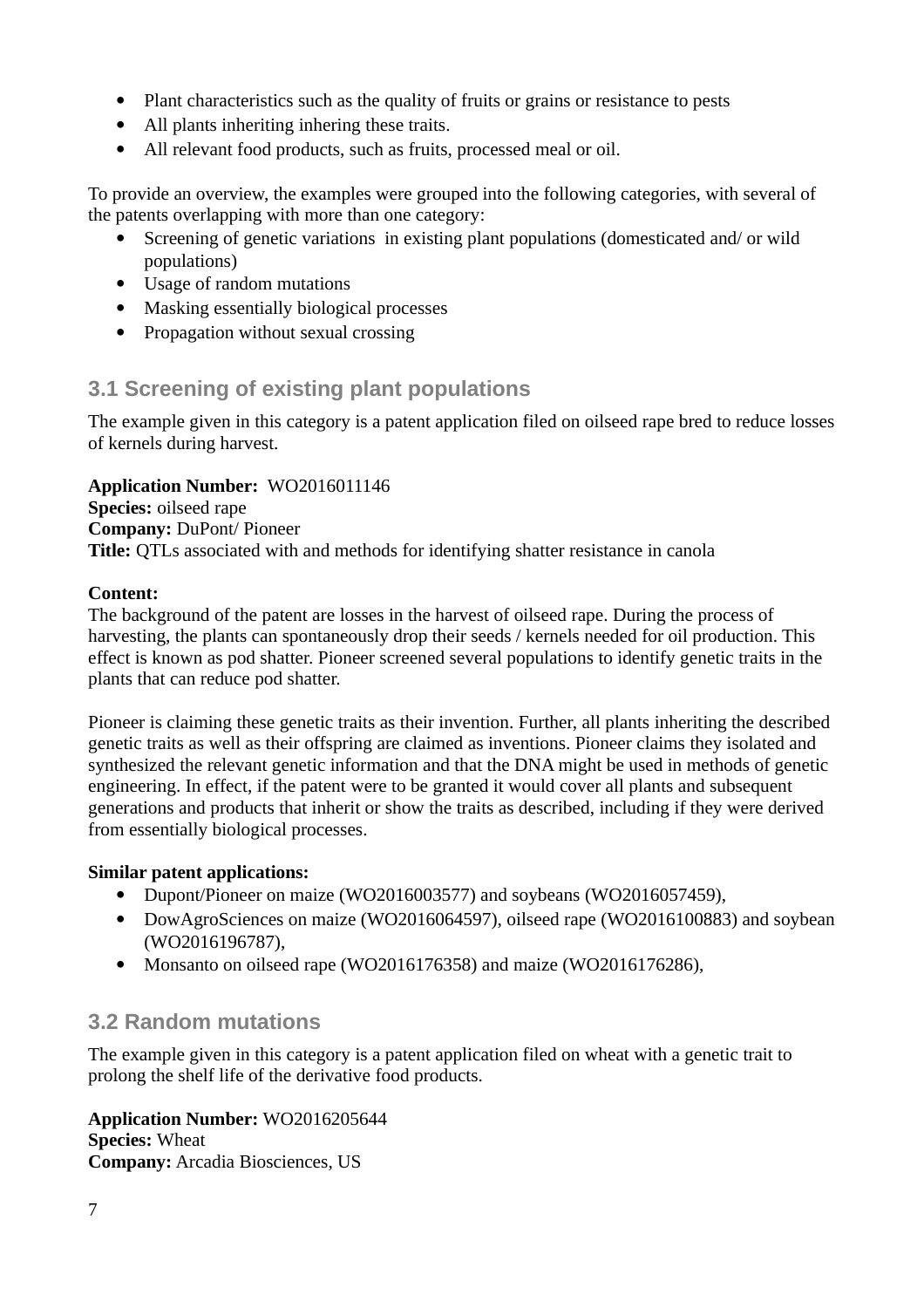#### **Title:** Wheat with reduced lipoxygenase activity

## **Content:**

Naturally occurring plant enzymes known as lipoxygenase can reduce the shelf life of food derived from these plants. US Company Arcadia, which also collaborates with Dow AgroSciences, identified mutations and variations in the DNA of wheat and its related species that cause a reduction in lipoxygenase activity and can therefore prolong the shelf life of products such as grains, flours and bread. Some of the mutations were introduced at random; the same or similar genetic variations are likely to already exist in the plant populations.

Arcadia Biosciences claims all relevant mutations and genetic variations in wheat plants and all wheat plants with the relevant characteristics. To mask the claims on essentially biological processes, methods such as the creation of transgenic plants are mentioned and any kind of "human intervention" is emphasised.

However, in effect, if the patent were to be granted it would cover all plants and subsequent generations and products that inherit or show the conditions as described, including if they were derived from essentially biological processes.

Not only the seeds and wheat plants are claimed, but all food products derived thereof, such as flour and bread. The patent application is very similar to the ones granted to Carlsberg and Heineken (EP2384110 and EP2373154): These patents are based on random mutations; all relevant barley plants as well as the process of brewing and all beverages are claimed as 'inventions'.

### **Similar patent applications:**

- Arcadia on wheat (WO2016196489).
- Bayer (and Nunhems) on tomatoes (WO2016202927; WO2016016208) and oilseed rape (WO2016176476)
- Dupont on sorghum, rice and maize (WO2016099918)
- Cargill on oilseed rape (WO2016089677).

# <span id="page-7-0"></span>**3.3 The masking of essentially biological processes**

The example given in this category is a patent application filed on tomatoes with resistance to a plant pest (powdery mildew). The resistance was originally found in plants of a tomato species found in Chile and Peru.

**Application Number:** WO2016191090 **Species:** Tomato **Company:** Seminis / Monsanto **Title:** Tomato plants with improved disease resistance

## **Content:**

Seminis describes how the genetic trait in a wild species of tomatoes (*Solanum chilense*) was identified that provides resistance to powdery mildew (*Leveillula taurica*). The genetic trait was transferred to tomato plants used for cultivation by crossing and selection. Marker-assisted selection was used to speed up the process.

The company, which is owned by Monsanto, claims all tomato plants with an "introgression" of the relevant genetic trait. All plants that contain the relevant DNA, are claimed as an invention. To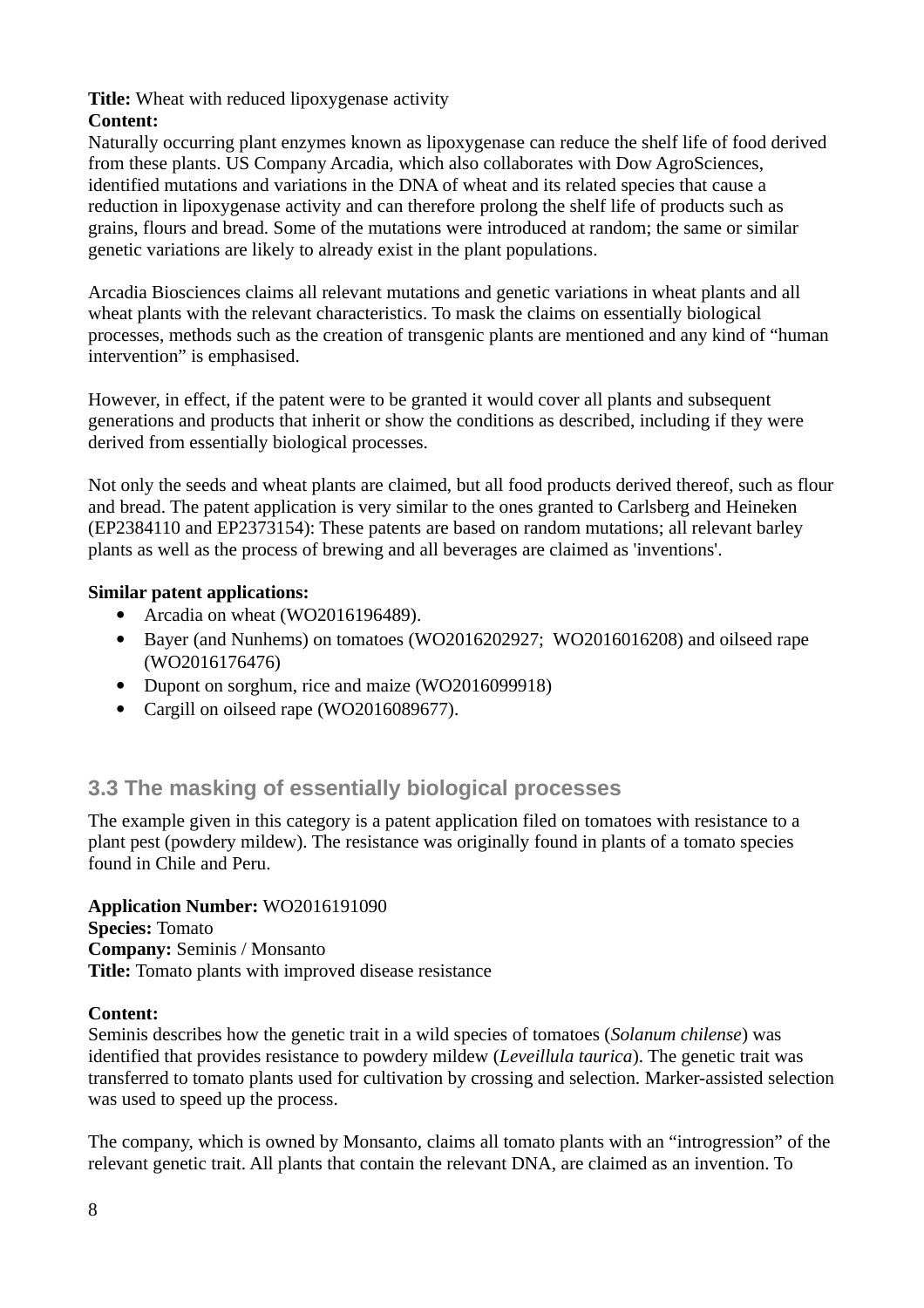avoid the prohibitions in Article 53(b), the patent description explains that gene editing might also be used to establish the plants.

#### **Similar patent applications:**

- Monsanto / Seminis on tomatoes (WO2016061107) and melon (EP3005862),
- Bayer / Nunhems on cucumber (WO2016177696), tomatoes (WO2016202927) and lettuce (WO2016066748).

# <span id="page-8-2"></span>**3.4 Propagation without sexual crossing**

Since the definition of essentially biological methods is based on sexual crossing, all patents that concern methods for propagation with crossing such as selfing or pruning can escape the prohibitions in Article 53(b), EPC.

The example given in this category is a patent application filed on sweet pepper that is propagated by pruning.

**Application Number:** WO2016142332 **Species:** *Capsicum* **Company:** Nunhems/ Bayer **Title:** Pruning method for improved seed production

The pepper plants are propagated by pruning: The branches are cut as they would be for the cultivation of new plants for further breeding. If the patent is granted, all *Capsicum* plants (such as sweet pepper) that are propagated in this way, would become an 'invention' of Nunhems, which is owned by Bayer.

Nunhems claims "a plurality of pruned *Capsicum* plants, no matter which characteristics they may have.

There are other patents filed in this area such as, for example, the one filed by Monsanto / Seminis (WO2016066748), which claims selfing of lettuce plants with specific genetic traits.

# <span id="page-8-1"></span>**4. Some more legal and political background**

The text and the rules of interpretation ("*Implementing Regulations*") of the European Patent Convention (EPC) and the text of the EU Directive "*Legal protections of biotechnological inventions*" (98/44 EC) must both be taken into account for the interpretation of prohibitions in Article 53(b).

# <span id="page-8-0"></span>**4.1 The provisions of the EPO**

The European Patent Office (EPO) is part of the European Patent Organisation (EPOrg), which was set up as an intergovernmental organisation on the basis of the European Patent Convention (EPC), signed in  $1973<sup>1</sup>$  $1973<sup>1</sup>$ .

<span id="page-8-3"></span><sup>1</sup> http://www.epo.org/about-us/organisation/foundation.html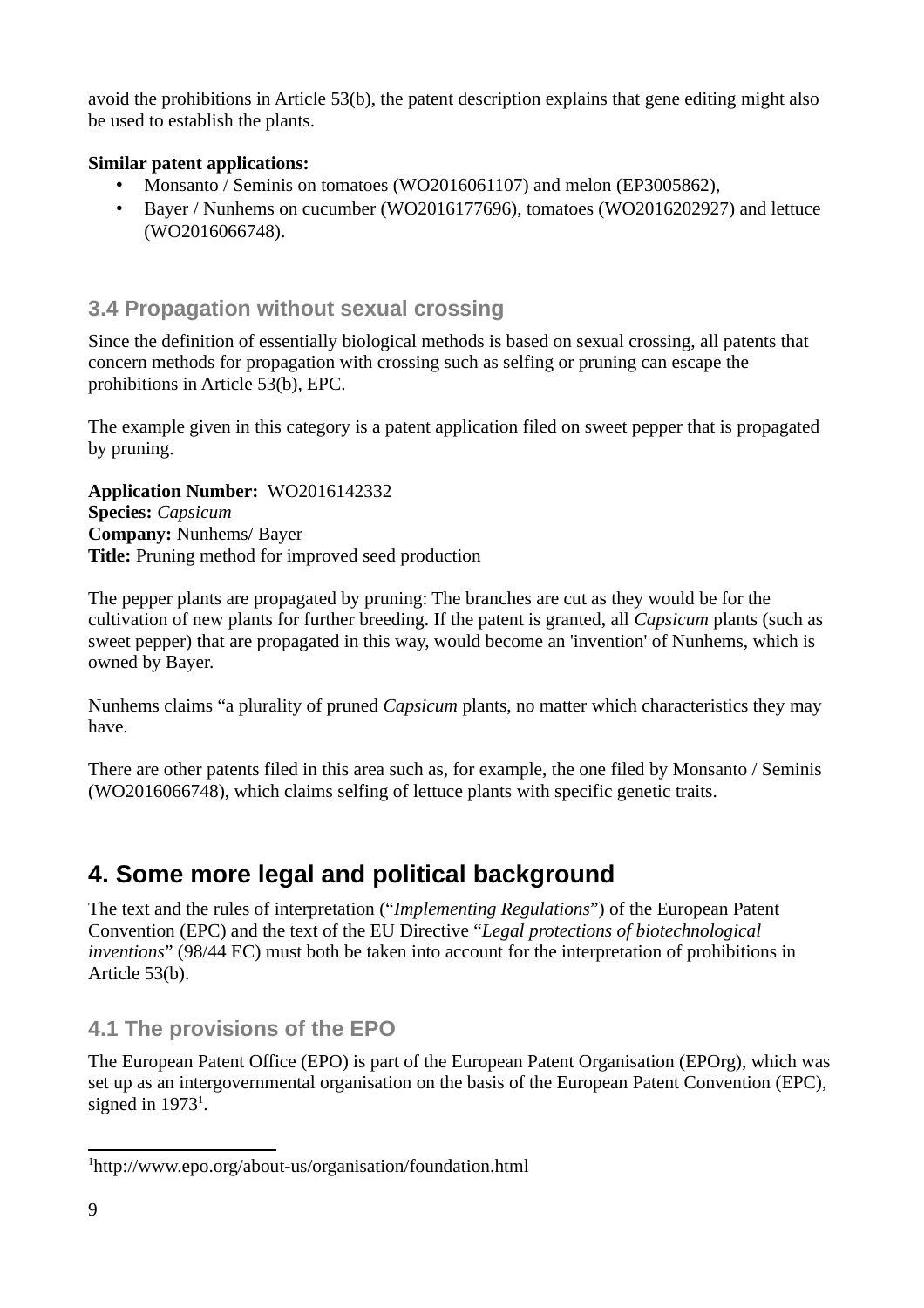In regard to plant and animals, the EPC has a unique exclusion: Article 53(b) requests that: *"European patents shall not be granted in respect of:*

*(b) plant or animal varieties or essentially biological processes for the production of plants or animals; this provision shall not apply to microbiological processes or the products thereof."* 

For many years, especially before genetic engineering came into play, patent experts interpreted this provision as meaning that no patents on plants and animals could be granted. The European Patent Office (EPO) only rarely granted patents on plants prior to the introduction of genetic engineering.

There is no indication in the wording of the European Patent Convention (EPC) adopted in 1973 that the legislator at that time intended to allow patents on plants and animals in general. An historical examination, including legal comments published during the first fifteen years after the EPC came into force, shows that, for example, standard commentaries (such as well-known commentaries by Benkard, Patentgesetzkommentar, 8. Auflage 1989, Beck; Schults Patentgesetzkommentar, Heymanns, 2. - 4. Auflage, 1987; Singer, Europäisches Patentübereinkommen, 1989, Heymans) came to the conclusion that in general, plants and animals were not patentable.

The same conclusion can be drawn from legislation passed by contracting states when the EPC was transposed into national legislations. In Switzerland, for example, in 1976 when national patent law was adopted, the Swiss Bundesrat made a statement clearly showing that plants and animals were regarded as non-patentable: "([Es] können nicht patentiert werden: auf dem Gebiet des Pflanzenund Tierreichs: die Lebewesen selbst."). A similar comment can be found in the German Bundestagsdrucksache Nr. 8/2087 of 7 September 1978, which concerns the interpretation of German patent law.

The legal situation only changed after methods of genetic engineering were introduced. In 1998, an EU Patent Directive was adopted (Legal Protection of Biotechnological Inventions, 98/44 EC – see below). The text of the EU Directive was integrated into the Implementing Regulations of the EPC, thereby making it a part of rules for the interpretation of the EPC and the basis for several EPO decisions. Based on the text of this Directive, the EPO granted more than 2500 patents on genetically engineered plants and animals.

# <span id="page-9-0"></span>**4.2 The institutions of the European Patent Organisation**

In general, the interpretation of the EPC and the content of the Implementing Regulations is governed by the Administrative Council of the EPO, which represents the contracting states of the EPC. The European Patent Organisation currently has 38 contracting states, comprising all the member states of the European Union together with Albania, the former Yugoslav Republic of Macedonia, Iceland, Liechtenstein, Monaco, Norway, San Marino, Serbia, Switzerland and Turkey.

The Administrative Council acts to a limited extent as a legislative body for the EPO, with its statutes giving a degree of political control. The council is made up of the following members and observers who regularly take part in the meetings:

• The contracting states of the EPOrg are represented by two delegates from each country. The representatives are mostly from the national patent offices, or are legally qualified staff members of national authorities. They are bound to the mandates of their governments.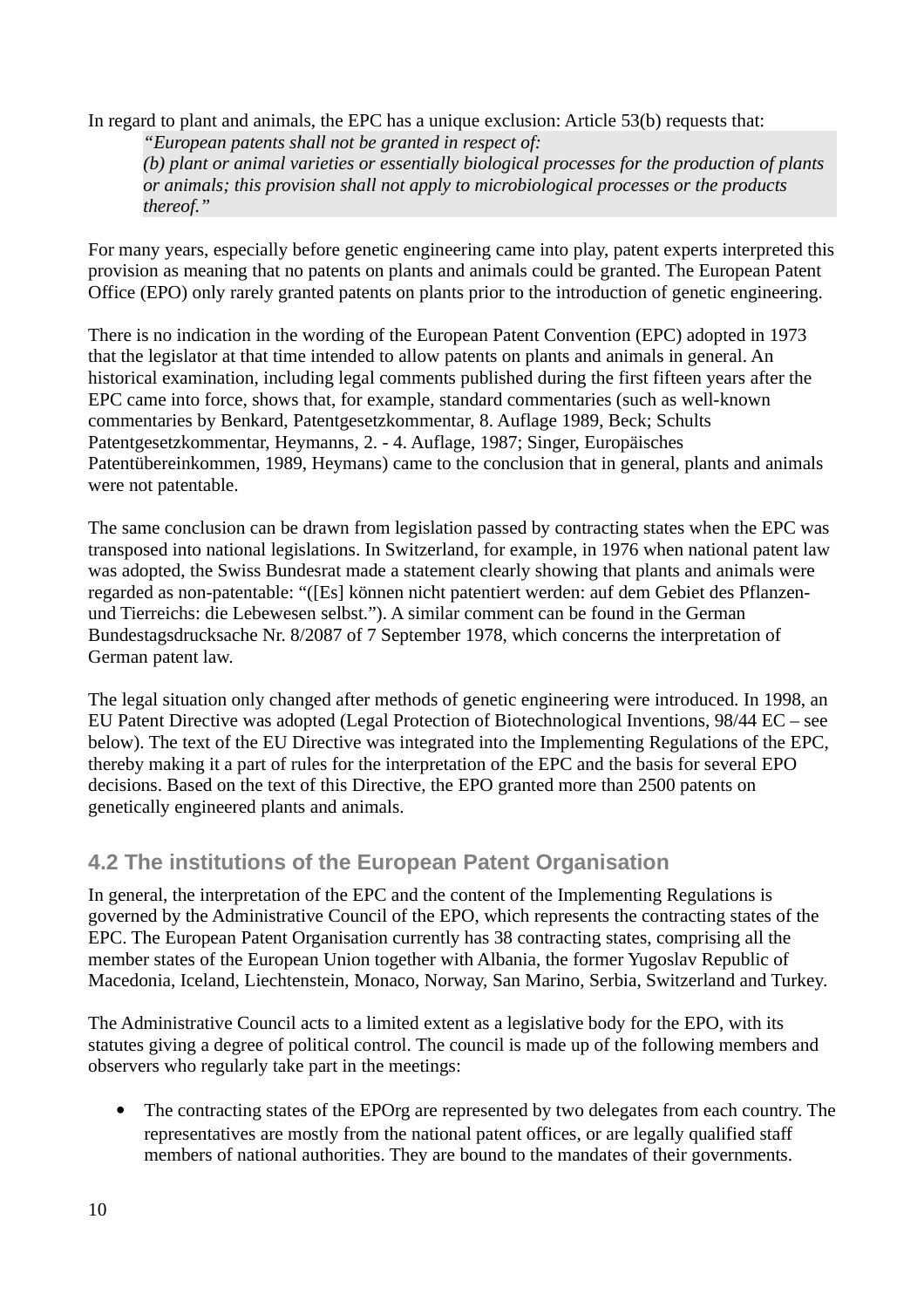- Other participants in the meetings of the Administrative Council are the President of the EPO, auditors and several EPO staff members. There are some observers from intergovernmental organisations: the European Union (EU), the World Intellectual Property Organization (WIPO), the Office for Harmonization in the Internal Market (OHIM) and the Nordic Patent Institute (NPI).
- In addition, there are two non-governmental organisations at the meetings of the Administrative Council; they take part as observers and have vested interests of their own. These are BUSINESSEUROPE and the Institute of Professional Representatives at the European Patent Office (epi).

BUSINESSEUROPE is an umbrella organisation for national business federations and industry in 35 countries<sup>[2](#page-10-1)</sup>.

The Institute of Professional Representatives at the European Patent Office (epi) represents the European patent attorneys $^3$  $^3$ . There are thousands of registered European Patent Attorneys in Germany as well as in the  $UK<sup>4</sup>$  $UK<sup>4</sup>$  $UK<sup>4</sup>$ . Patent attorneys, law companies, legal experts and consultants all earn money with patent applications, the granting of and opposition to patents and other legal services. This can be regarded as a highly profitable 'patent industry' in its own right.

While the stakeholders participating at the Administrative Council meetings, such as BUSINESSEUROPE or epi, are heavily directed to the vested interests in obtaining patents, other civil society organisations are not represented at all.

# <span id="page-10-0"></span>**4.3 The EU Patent Directive 98/44**

The EU Directive Legal Protection of Biotechnological Inventions  $(98/44 \text{ EC})^5$  $(98/44 \text{ EC})^5$  was adopted by the EU Parliament and EU member states in 1998. The EU Directive 98/44 was adopted in the historical context of the introduction of methods for genetic engineering. In its Article 4, the Directive requests patents are granted on "*inventions which concern plants or animals*", but does not request for patents on plants and animals as such.

Although the EPO is not part of the EU, the Directive became part of the Implementing Regulations of the European Patent Convention in a vote taken by the Administrative Council in 1999. The relevant rules of the Implementing Regulations are Rules 26 to 34.

There are substantial reasons to assume that when adopting Directive 98/44, the legislator wanted to restrict patents on plant-related inventions to those that are derived from genetic engineering. The Directive, in its Recitals 1, 2, 52 and 53 as well as in Article 16, uses the expression "genetic engineering". Further, in Recital 32 the expression "genetic modification" is used and Recital 9 and 10 deal with "biotechnology" in the sense of genetic engineering. This wording – and the history of the Directive – clearly shows that the EU intent is to allow patents on methods of genetic

<span id="page-10-3"></span><span id="page-10-2"></span><sup>3</sup>http://www.patentepi.com/en/the-institute/list-of-professional-representatives/ <sup>4</sup><http://www.epo.org/applying/online-services/representatives.html>Previous research in 2014 showes around 4000 patent attorneys in Germany and 2000 in UK.

<span id="page-10-1"></span><sup>2</sup> http://www.businesseurope.eu/content/default.asp?PageID=600

<span id="page-10-4"></span><sup>5</sup> http://eur-lex.europa.eu/legal-content/EN/TXT/?uri=CELEX:31998L0044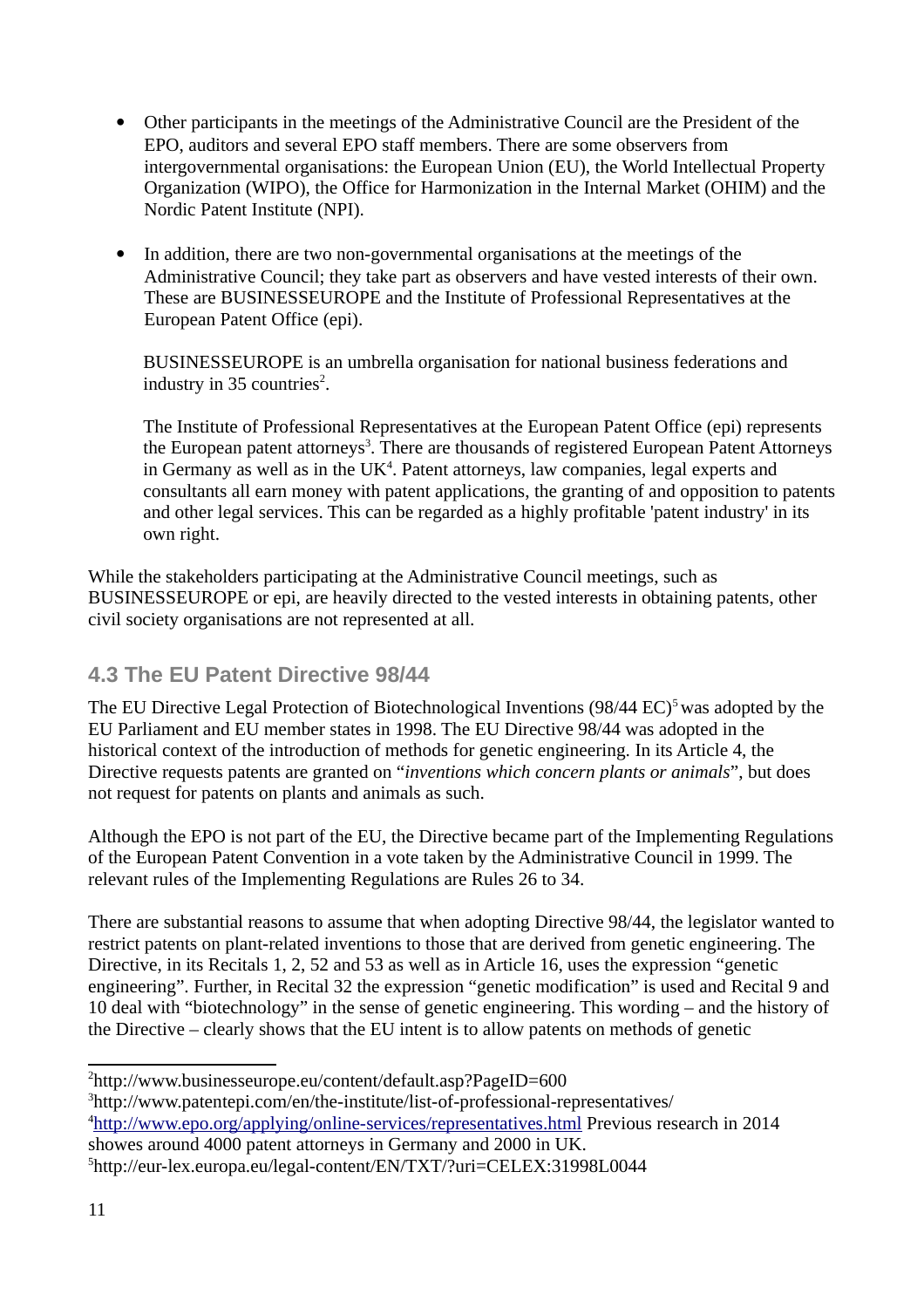engineering, but not on methods applied in 'conventional' breeding.

This was also confirmed by an 'Notice' published by the EU Commission in 2016 that was adopted by EU Member States in 2017. In November 2016, the EU Commission specifically drew up an explanatory notice on the interpretation of Article 4 of EU Directive 98/44/EC.<sup>[6](#page-11-0)</sup> In its conclusion it states that:

*"the Commission takes the view that the EU legislator's intention when adopting Directive 98/44 /EC was to exclude from patentability products (plants/animals and plant/animal parts) that are obtained by means of essentially biological processes."* 

In its statement, the EU Commission – based on the history and the text of the EU Patent Directive 98/44 – also presented some guidance on what is regarded as patentable:

*"The trigger point for ensuring the patentability of either a plant or an animal is the technical process, such as for instance the insertion of a gene into a genome. Essentially biological processes are not of a technical nature and therefore, according to the position taken by the legislator, they cannot be covered by a patent."*

It also concurs with a resolution by the EU Parliament adopted in 2012<sup>[7](#page-11-1)</sup>. According to the text of the resolution, the EU Parliament:

"*4. Calls on the EPO also to exclude from patenting products derived from conventional breeding and all conventional breeding methods, including SMART breeding (precision breeding) and breeding material used for conventional breeding;*"

Therefore, it can be assumed that in plant breeding at least, all conventional breeding methods (such as selection or crossing, usage of random mutations) as well as all products and breeding material used for, or derived thereof, have to be excluded from patentability under Article 53(b) of the European Patent Convention.

There are some specific legal questions that need to be resolved in this context: For example, Article 3.2 of EU Directive 98/44/ EC (and Rule 27 (a) of the EPC) reads:

*"Biological material which is isolated from its natural environment or produced by means of a technical process may be the subject of an invention even if it previously occurred in nature."* 

In the light of the patent applications presented in this research, the question arises of whether, for example, a company can claim biological material such as DNA sequences that occur in nature or stem from existing plant populations, or are derived at random. As is shown in the applications (such as WO2016011146), the companies not only try to claim the specific DNA sequences, but also all plants inheriting the relevant genetic information.

Thus, to make the provisions of Article 53(b) EPC effective, the interpretation of Article 3.2 of EU Directive 98/44 requires specific attention. In the light of the history of the patent directive, it has to be concluded that the wording "*produced by means of a technical process*" has to be understood as being relevant only for biological material (such as DNA sequences) being used in its isolated form, such as the insertion of DNA sequences into a genome by technical means.

Indeed, as the EU Commission in its Notice points out, Article 3.2 can not be understood to concern conventional plant breeding. Thus, plants and animals inheriting the relevant DNA cannot be

<span id="page-11-0"></span> $^6$ reference

<span id="page-11-1"></span><sup>7</sup> http://www.europarl.europa.eu/sides/getDoc.do?pubRef=-//EP//TEXT+TA+P7-TA-2012- 0202+0+DOC+XML+V0//EN